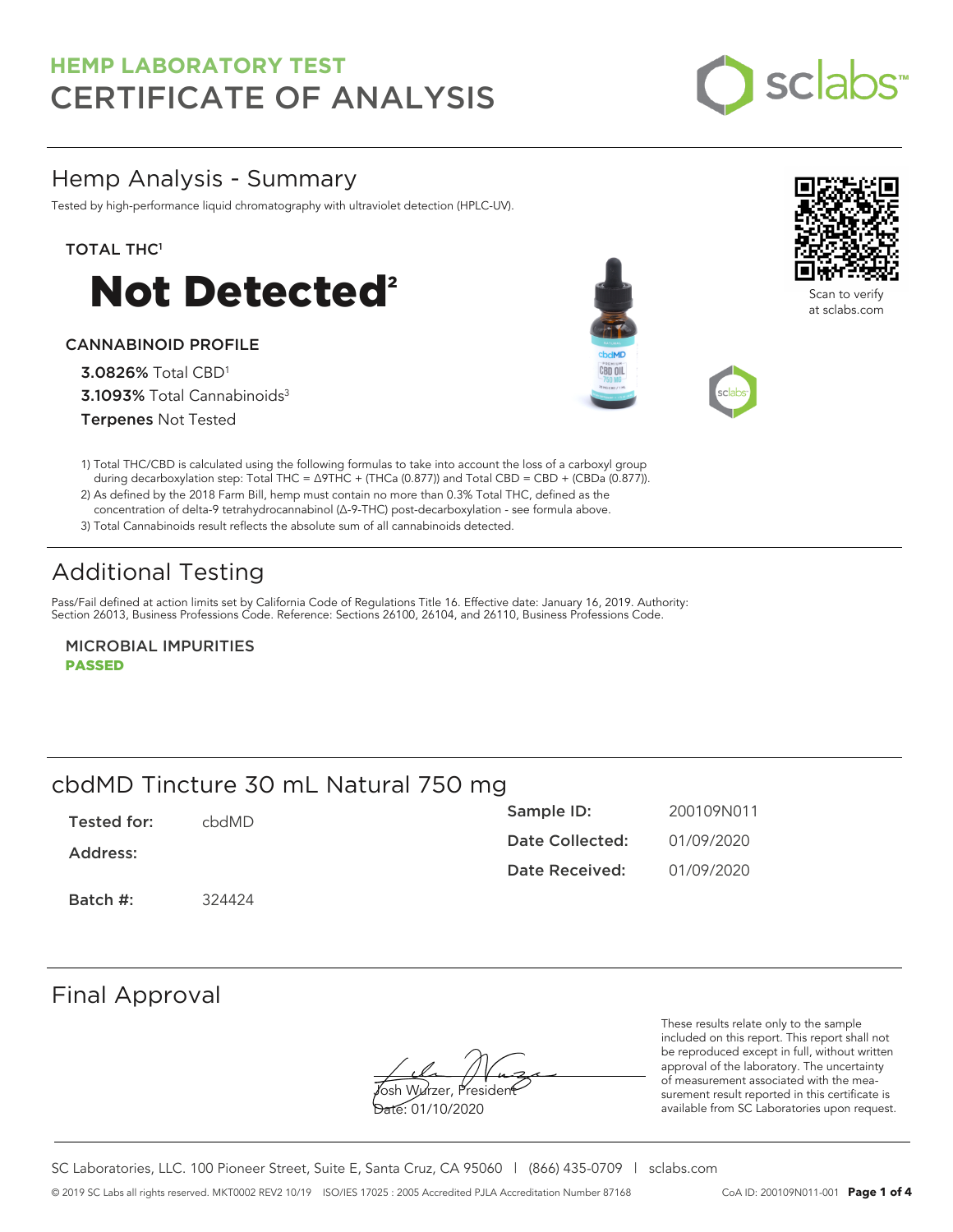

| Sample Name:        | cbdMD Tincture 30 mL Natural 750 mg |
|---------------------|-------------------------------------|
| LIMS Sample ID:     | 200109N011                          |
| Batch #:            | 324424                              |
| Source Metrc ID(s): |                                     |
|                     |                                     |
|                     |                                     |
| Sample Type:        | Other                               |
| Batch Count:        |                                     |
| Sample Count:       |                                     |
| Unit Volume:        | 30 Milliliters per Unit             |
| Serving Mass:       |                                     |
| Density:            | $0.9276$ g/mL                       |

#### **Moisture Test Results**

Moisture

**Results (%)**

### **Cannabinoid Test Results 01/10/2020**

Cannabinoid analysis utilizing High Performance Liquid Chromatography (HPLC, QSP 5-4-4-4)

|                                          | mq/mL           | %         | LOD / LOQ mg/mL |
|------------------------------------------|-----------------|-----------|-----------------|
| ∆9THC                                    | <b>ND</b>       | ND.       | 0.0009 / 0.003  |
| $\triangle$ 8THC                         | <b>ND</b>       | <b>ND</b> | 0.0009 / 0.003  |
| <b>THCa</b>                              | <b>ND</b>       | <b>ND</b> | 0.0009 / 0.003  |
| <b>THCV</b>                              | <b>ND</b>       | ND        | 0.0004 / 0.001  |
| <b>THCVa</b>                             | <b>ND</b>       | <b>ND</b> | 0.0013 / 0.004  |
| <b>CBD</b>                               | 28.594          | 3.0826    | 0.0009 / 0.003  |
| <b>CBDa</b>                              | <b>ND</b>       | <b>ND</b> | 0.0009 / 0.003  |
| <b>CBDV</b>                              | 0.065           | 0.0070    | 0.0004 / 0.001  |
| CBDVa                                    | <b>ND</b>       | <b>ND</b> | 0.0003 / 0.001  |
| <b>CBG</b>                               | 0.133           | 0.0143    | 0.001 / 0.003   |
| CBGa                                     | <b>ND</b>       | <b>ND</b> | 0.0008 / 0.002  |
| <b>CBL</b>                               | <b>ND</b>       | ND.       | 0.0021 / 0.006  |
| <b>CBN</b>                               | 0.050           | 0.0054    | 0.0009 / 0.003  |
| <b>CBC</b>                               | <b>ND</b>       | <b>ND</b> | 0.0011 / 0.003  |
| <b>CBCa</b>                              | <b>ND</b>       | ND        | 0.0015 / 0.005  |
| <b>Sum of Cannabinoids:</b>              | 28.842          | 3.1093    | 865.260 mg/Unit |
|                                          |                 |           |                 |
| Total THC ( $\triangle$ 9THC+0.877*THCa) | <b>ND</b>       | ND.       | <b>ND</b>       |
| Total CBD (CBD+0.877*CBDa)               | 28.594          | 3.0826    | 857.820 mg/Unit |
| Δ9THC per Unit                           | Action Limit mg |           | <b>ND</b>       |

Δ9THC per Unit Δ9THC per Serving

### **Batch Photo**







Josh Wurzer, President Date: 01/10/2020

SC Laboratories, LLC 100 Pioneer Street, Suite E Santa Cruz, CA 95060 (866) 435-0709 | sclabs.com

| Date Collected: | 01/09/2020 |  |
|-----------------|------------|--|
| Date Received:  | 01/09/2020 |  |
| Tested for:     | cbdMD      |  |
| License #:      |            |  |
| Address:        |            |  |
| Produced by:    |            |  |
| License #:      |            |  |
| Address:        |            |  |
|                 |            |  |

### **Terpene Test Results**

Terpene analysis utilizing Gas Chromatography - Flame Ionization Detection (GC - FID)

|                           | %<br>mg/g              | LOD / LOQ mg/g |
|---------------------------|------------------------|----------------|
| 2 Bisabolol               | NT                     |                |
| 2 Pinene                  | NT                     |                |
| 3 Carene                  | NT                     |                |
| Borneol                   | NT                     |                |
| 2 Caryophyllene           | NT                     |                |
| Geraniol                  | NT                     |                |
| 2 Humulene                | NT                     |                |
| Terpinolene               | NT                     |                |
| Valencene                 | NT                     |                |
| Menthol                   | NT                     |                |
| Nerolidol                 | $\overline{\text{NT}}$ |                |
| Camphene                  | NT                     |                |
| Eucalyptol                | NT                     |                |
| 2 Cedrene                 | NT                     |                |
| Camphor                   | NT                     |                |
| (-)-Isopulegol            | NT                     |                |
| Sabinene                  | NT                     |                |
| 27 Terpinene              | NT                     |                |
| 2 Terpinene               | NT                     |                |
| Linalool                  | NT                     |                |
| Limonene                  | $\overline{\text{NT}}$ |                |
| Myrcene                   | NT                     |                |
| Fenchol                   | NT                     |                |
| <sup>2</sup> Phellandrene | NT                     |                |
| Caryophyllene Oxide       | NT                     |                |
| Terpineol                 | NT                     |                |
| 2 Pinene                  | NT                     |                |
| R-(+)-Pulegone            | NT                     |                |
| Geranyl Acetate           | NT                     |                |
| Citronellol               | NT                     |                |
| p-Cymene                  | NT                     |                |
| Ocimene                   | NT                     |                |
| Guaiol                    | NT                     |                |
| Phytol                    | NT                     |                |
| Isoborneol                | NT                     |                |
|                           |                        |                |

**Total Terpene Concentration:**

### Sample Certification

California Code of Regulations Title 16 Effect Date January 16, 2019<br>Authority: Section 26013, Business and Professions Code.<br>Reference: Sections 26100, 26104 and 26110, Business and Professions Code.

Scan to verify at sclabs.com Sample must be marked as public to be viewable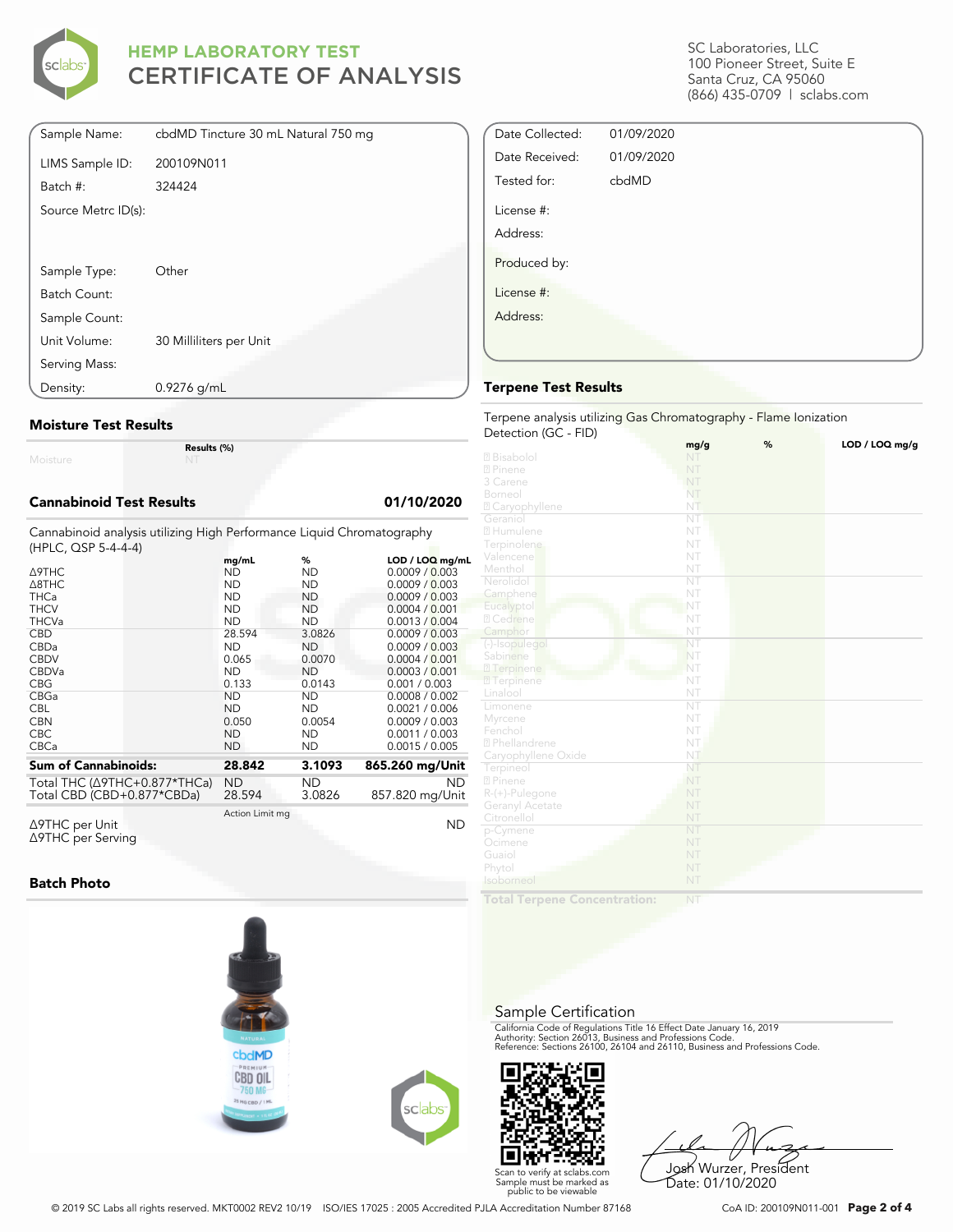

| Sample Name:        | cbdMD Tincture 30 mL Natural 750 mg |
|---------------------|-------------------------------------|
| LIMS Sample ID:     | 200109N011                          |
| Batch #:            | 324424                              |
| Source Metrc ID(s): |                                     |
|                     |                                     |
|                     |                                     |
| Sample Type:        | Other                               |
| Batch Count:        |                                     |
| Sample Count:       |                                     |
| Unit Volume:        | 30 Milliliters per Unit             |
| Serving Mass:       |                                     |
| Density:            | $0.9276$ g/mL                       |

### **Pesticide Test Results**

| Pesticide, Fungicide and plant growth regulator analysis utilizing |                |                   |                     |
|--------------------------------------------------------------------|----------------|-------------------|---------------------|
| HPLC-Mass Spectrometry and GC-Mass Spectrometry                    |                |                   |                     |
|                                                                    | Results (µg/g) | Action Limit µg/g | $LOD / LOQ \mu g/g$ |
| Abamectin                                                          | NT             |                   |                     |
| Acephate                                                           | NT             |                   |                     |
| Acequinocyl                                                        | NT             |                   |                     |
| Acetamiprid                                                        | NT             |                   |                     |
| Azoxystrobin                                                       | NT             |                   |                     |
| <b>Bifenazate</b>                                                  | NT             |                   |                     |
| <b>Bifenthrin</b>                                                  | NT             |                   |                     |
| <b>Boscalid</b>                                                    | NT             |                   |                     |
| Captan                                                             | NT             |                   |                     |
| Carbaryl                                                           | NT             |                   |                     |
| Chlorantraniliprole                                                | NT             |                   |                     |
| Clofentezine                                                       | NT             |                   |                     |
| Cyfluthrin                                                         | NT             |                   |                     |
| Cypermethrin                                                       | NT             |                   |                     |
| Diazinon                                                           | NT             |                   |                     |
| Dimethomorph                                                       | NT             |                   |                     |
| Etoxazole                                                          | NT             |                   |                     |
| Fenhexamid                                                         | NT             |                   |                     |
| Fenpyroximate                                                      | NT             |                   |                     |
| Flonicamid                                                         | NT             |                   |                     |
| Fludioxonil                                                        | NT             |                   |                     |
| Hexythiazox                                                        | NT             |                   |                     |
| Imidacloprid                                                       | NT             |                   |                     |
| Kresoxim-methyl                                                    | NT             |                   |                     |
| Malathion                                                          | NT             |                   |                     |
| Metalaxyl                                                          | NT             |                   |                     |
| Methomyl                                                           | NT             |                   |                     |
| Myclobutanil                                                       | NT             |                   |                     |
| Naled                                                              | NT             |                   |                     |
| Oxamyl                                                             | NT             |                   |                     |
| Pentachloronitrobenzene                                            | NT             |                   |                     |
| Permethrin                                                         | NT             |                   |                     |
| Phosmet                                                            | NT             |                   |                     |
| Piperonylbutoxide                                                  | NT             |                   |                     |
| Prallethrin                                                        | NT             |                   |                     |
| Propiconazole                                                      | NT             |                   |                     |
| Pyrethrins                                                         | NT             |                   |                     |
| Pyridaben                                                          | NT             |                   |                     |
| Spinetoram                                                         | NT             |                   |                     |
| Spinosad                                                           | NT             |                   |                     |
| Spiromesifen                                                       | NT             |                   |                     |
| Spirotetramat                                                      | NT             |                   |                     |
| Tebuconazole                                                       | NT             |                   |                     |
| Thiamethoxam                                                       | NT             |                   |                     |
| Trifloxystrobin                                                    | NT             |                   |                     |

SC Laboratories, LLC 100 Pioneer Street, Suite E Santa Cruz, CA 95060 (866) 435-0709 | sclabs.com

| Date Collected:        | 01/09/2020 |  |
|------------------------|------------|--|
| Date Received:         | 01/09/2020 |  |
| Tested for:            | cbdMD      |  |
| License #:<br>Address: |            |  |
| Produced by:           |            |  |
|                        |            |  |
| License #:             |            |  |
| Address:               |            |  |
|                        |            |  |

### **Pesticide Test Results**

| Pesticide, Fungicide and plant growth regulator analysis utilizing<br>HPLC-Mass Spectrometry and GC-Mass Spectrometry |                     |                   |                |  |  |
|-----------------------------------------------------------------------------------------------------------------------|---------------------|-------------------|----------------|--|--|
|                                                                                                                       | Results $(\mu g/g)$ | Action Limit µg/g | LOD / LOQ µg/g |  |  |
| Aldicarb                                                                                                              |                     |                   |                |  |  |
| Carbofuran                                                                                                            | NT                  |                   |                |  |  |
| Chlordane                                                                                                             | NT                  |                   |                |  |  |
| Chlorfenapyr                                                                                                          | NT                  |                   |                |  |  |
| Chlorpyrifos                                                                                                          | NT                  |                   |                |  |  |
| Coumaphos                                                                                                             | NT                  |                   |                |  |  |
| Daminozide                                                                                                            | NT                  |                   |                |  |  |
| <b>DDVP</b> (Dichlorvos)                                                                                              | NT                  |                   |                |  |  |
| Dimethoate                                                                                                            | NT                  |                   |                |  |  |
| Ethoprop(hos)                                                                                                         | NT                  |                   |                |  |  |
| Etofenprox                                                                                                            | NT                  |                   |                |  |  |
| Fenoxycarb                                                                                                            | NT                  |                   |                |  |  |
| Fipronil                                                                                                              | NT                  |                   |                |  |  |
| Imazalil                                                                                                              | NT                  |                   |                |  |  |
| Methiocarb                                                                                                            | NT                  |                   |                |  |  |
| Methyl parathion                                                                                                      | NT                  |                   |                |  |  |
| Mevinphos                                                                                                             | NT                  |                   |                |  |  |
| Paclobutrazol                                                                                                         | NT                  |                   |                |  |  |
| Propoxur                                                                                                              | NT                  |                   |                |  |  |
| Spiroxamine                                                                                                           | NT                  |                   |                |  |  |
| Thiacloprid                                                                                                           | NT                  |                   |                |  |  |

### **Mycotoxin Test Results**

| Mycotoxin analysis utilizing HPLC-Mass Spectrometry |           | Results (µq/kq) Action Limit µq/kq | LOD / LOQ µq/kg |
|-----------------------------------------------------|-----------|------------------------------------|-----------------|
| Aflatoxin B1, B2, G1, G2<br>Ochratoxin A            | <b>NT</b> |                                    |                 |

Sample Certification

California Code of Regulations Title 16 Effect Date January 16, 2019<br>Authority: Section 26013, Business and Professions Code.<br>Reference: Sections 26100, 26104 and 26110, Business and Professions Code.



Josh Wurzer, President Date: 01/10/2020

© 2019 SC Labs all rights reserved. MKT0002 REV2 10/19 ISO/IES 17025 : 2005 Accredited PJLA Accreditation Number 87168 CoA ID: 200109N011-001 **Page 3 of 4**